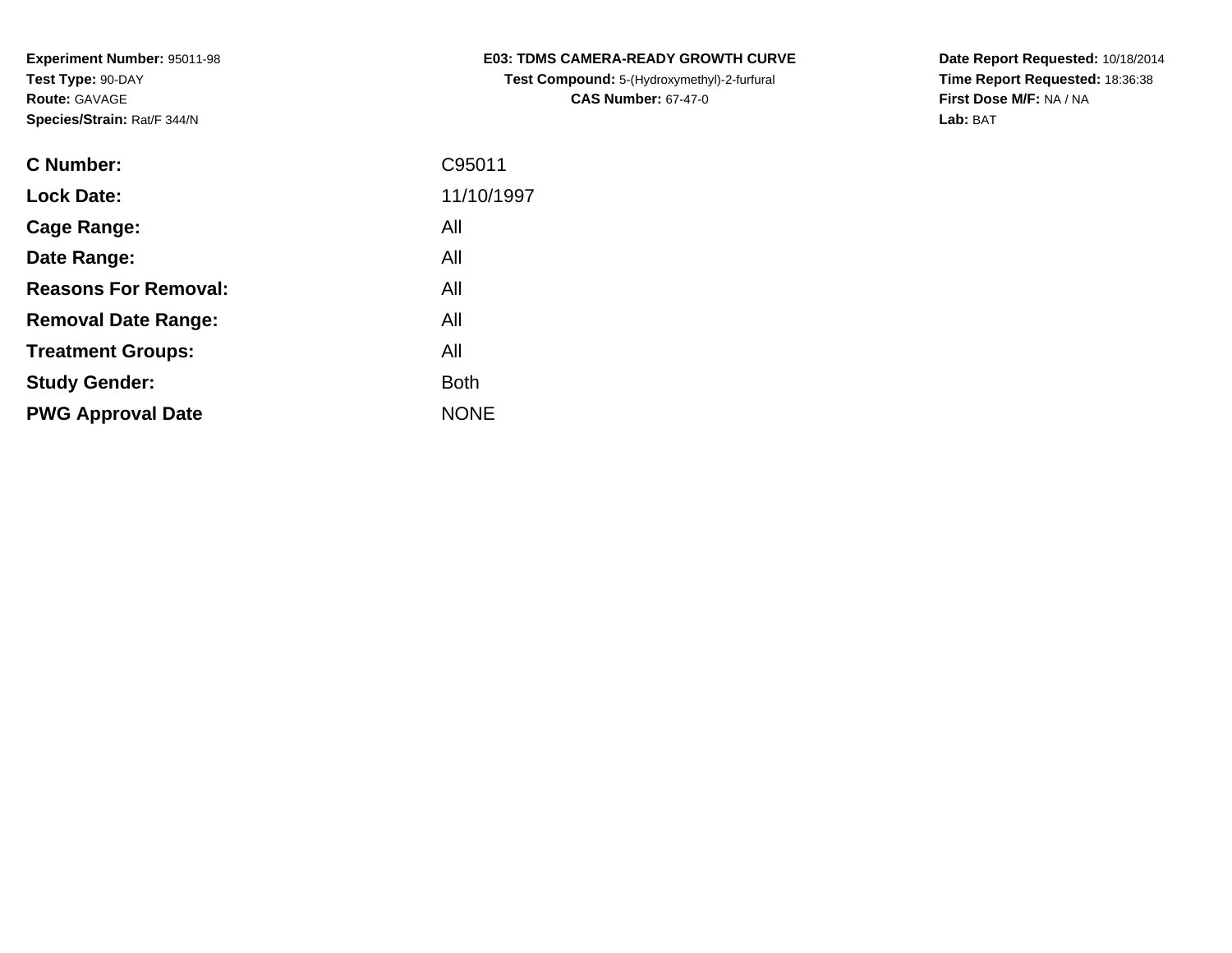### **E03: TDMS CAMERA-READY GROWTH CURVE**

**Test Compound:** 5-(Hydroxymethyl)-2-furfural

**Date Report Requested:** 10/18/2014**Time Report Requested:** 18:36:38**First Dose M/F:** NA / NA**Lab:** BAT

**MALE** 



#### **CAS Number:** 67-47-0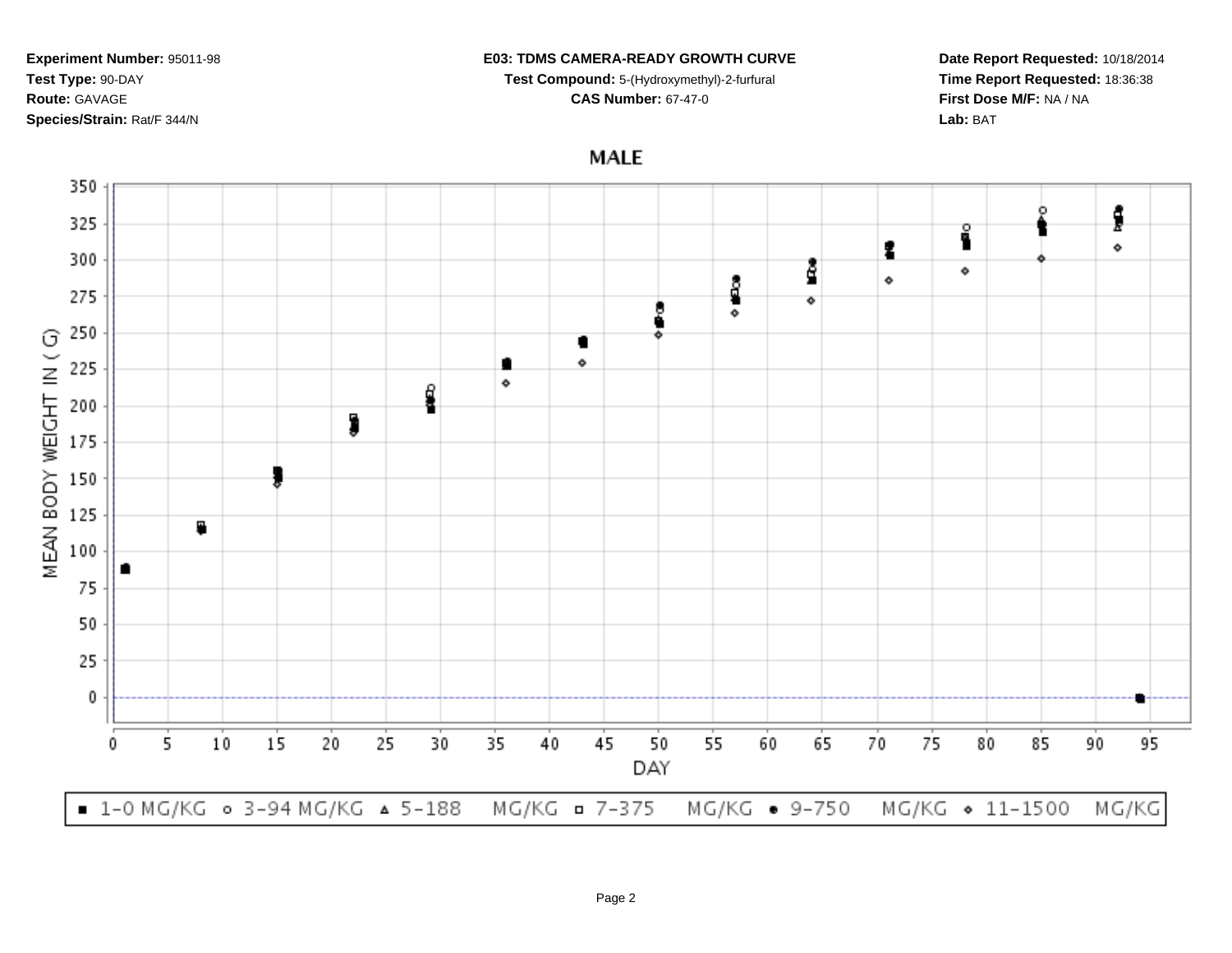# **E03: TDMS CAMERA-READY GROWTH CURVE**

**Test Compound:** 5-(Hydroxymethyl)-2-furfural **CAS Number:** 67-47-0

\*\*\*END OF MALE DATA\*\*\*

**Date Report Requested:** 10/18/2014**Time Report Requested:** 18:36:38**First Dose M/F:** NA / NA**Lab:** BAT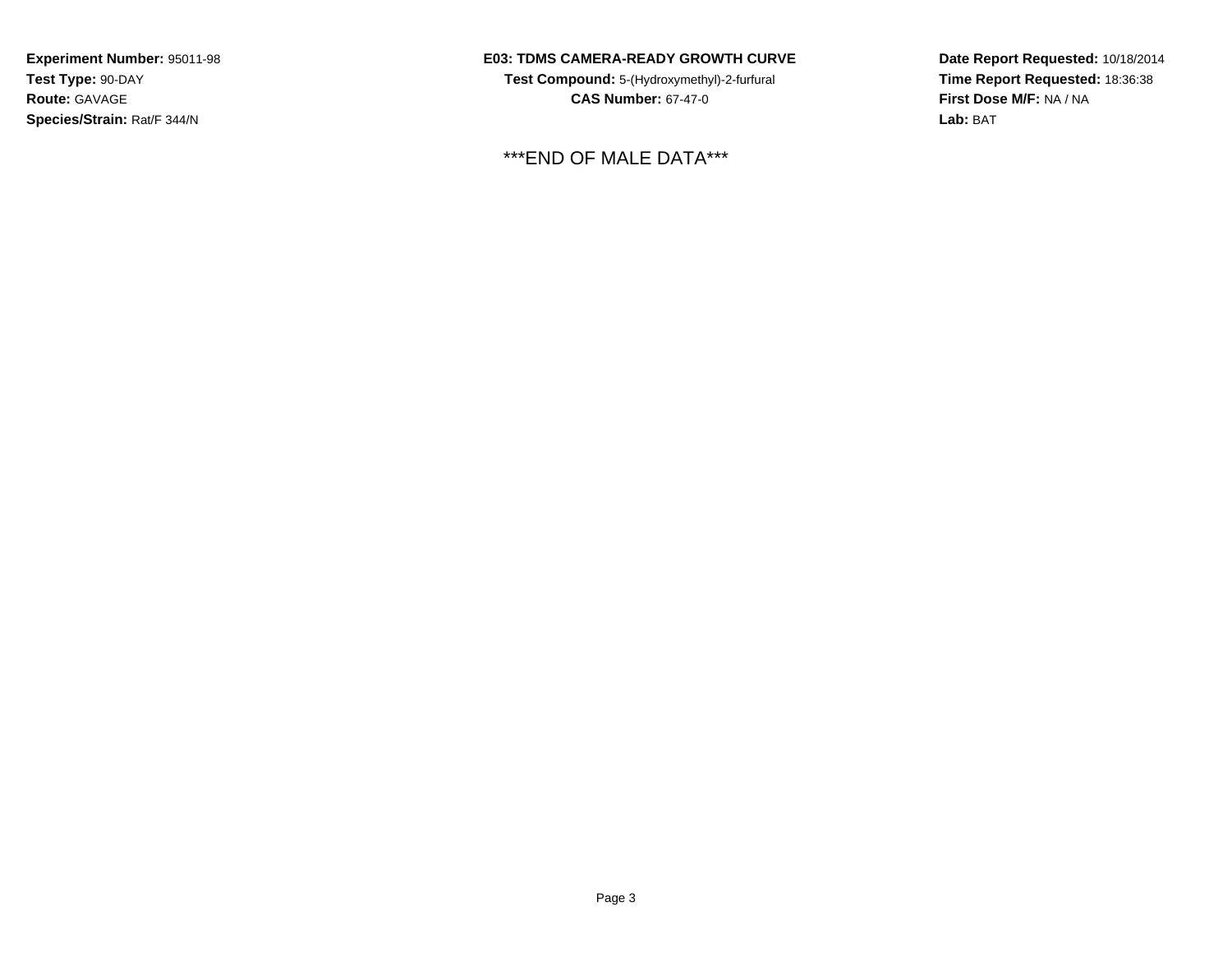#### **E03: TDMS CAMERA-READY GROWTH CURVE**

**Test Compound:** 5-(Hydroxymethyl)-2-furfural **CAS Number:** 67-47-0

**Date Report Requested:** 10/18/2014**Time Report Requested:** 18:36:38**First Dose M/F:** NA / NA**Lab:** BAT

# **FEMALE**